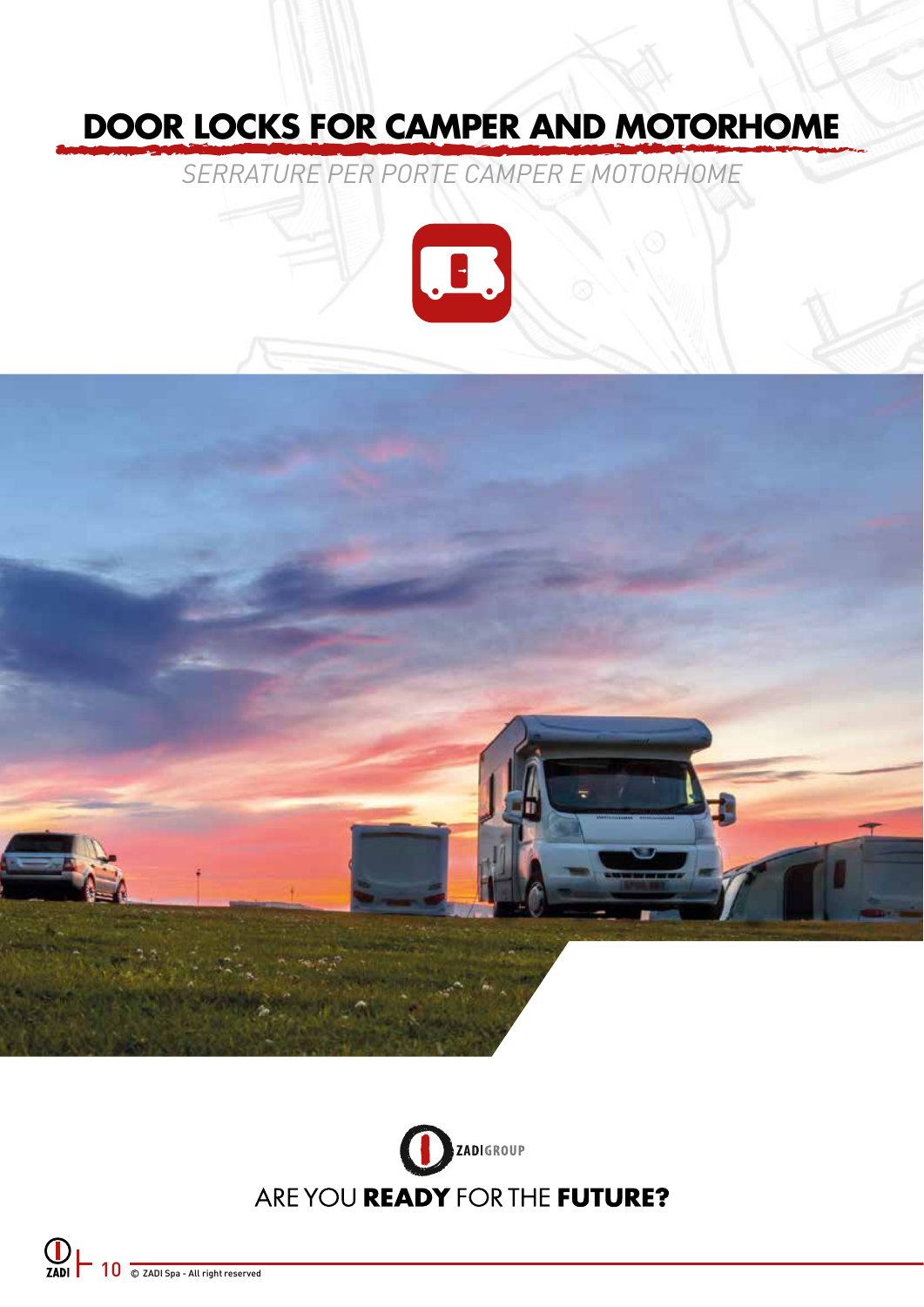



## ONE POINT DOOR LOCKS SET UP

*CONFIGURAZIONE SERRATURE AD UN PUNTO DI CHIUSURA PER PORTA*

*SET UP ACCORDING TO DOOR/FRAME THICKNESS CONFIGURAZIONE A SCELTA IN BASE ALLO SPESSORE DELLA PORTA E DEL TELAIO*



ZADI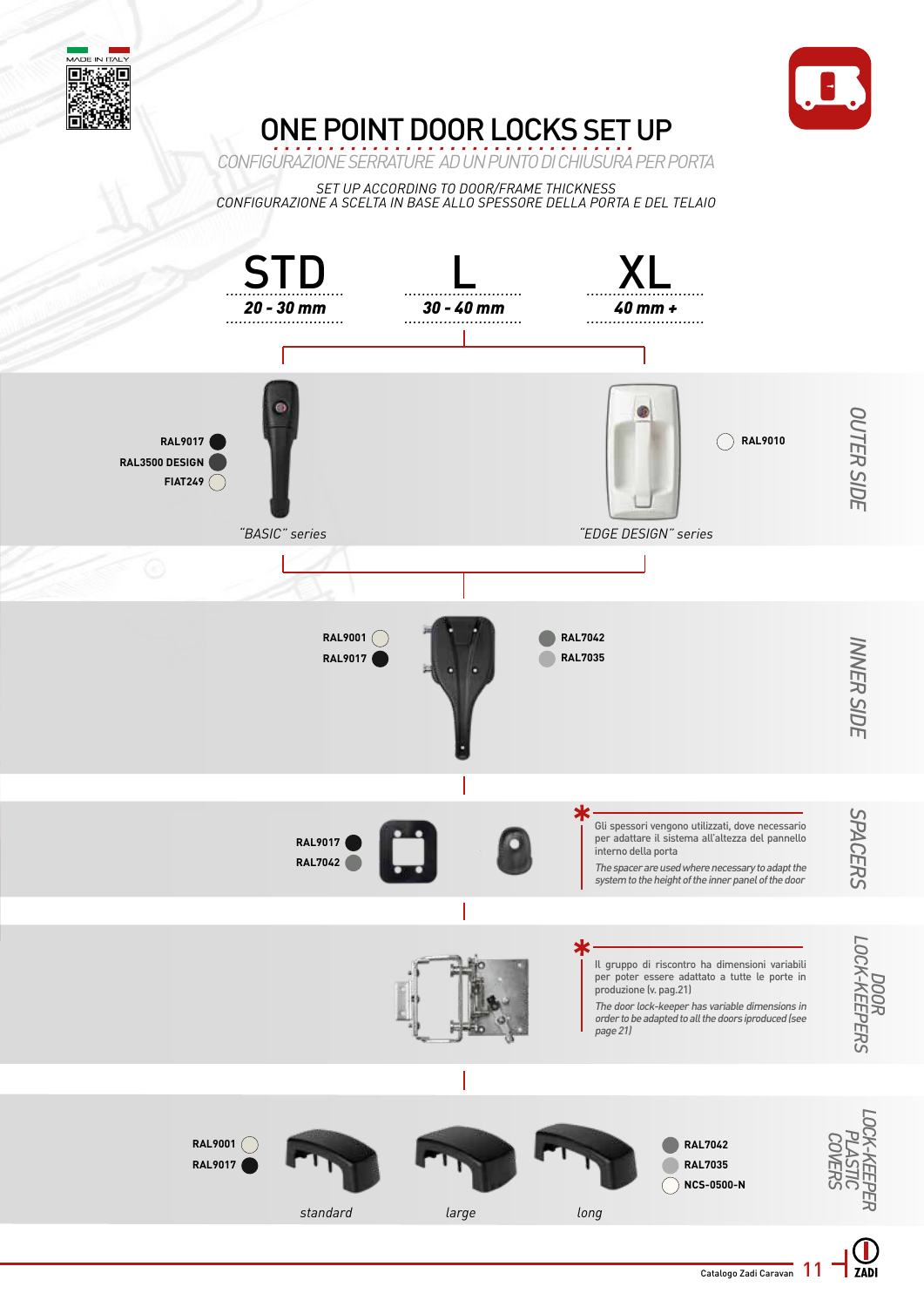

#### color codes \_





| Versione DX o SX<br>Codice | G18A140  | DX/RH           |  |
|----------------------------|----------|-----------------|--|
|                            | Part Nr. | RH o LH Version |  |

OUTER SIDE STANDARD [STD] / PARTE ESTERNA STANDARD [STD]



| Codice   | Versione DX o SX |  |
|----------|------------------|--|
| G18A0235 | DX/RH            |  |





#### OUTER SIDE STANDARD [STD] / PARTE ESTERNA STANDARD [STD]

| l Part Nr.<br>Codice | RH o LH Version <br>Versione DX o SX |
|----------------------|--------------------------------------|
| G18A124              | DX/RH                                |
| G18A133              | SX/LH                                |

OUTER SIDE LONG VERSION / PARTE ESTERNA LUNGA

|  | G18<br>11 <sup>0</sup> | .<br>$\cdots$ |
|--|------------------------|---------------|
|--|------------------------|---------------|

OUTER SIDE STD WITH ANTI-DEADLOCKING / PARTE ESTERNA STD CON ANTI-DEADLOCKING

| G18A0261 | DX/RH |
|----------|-------|
|----------|-------|



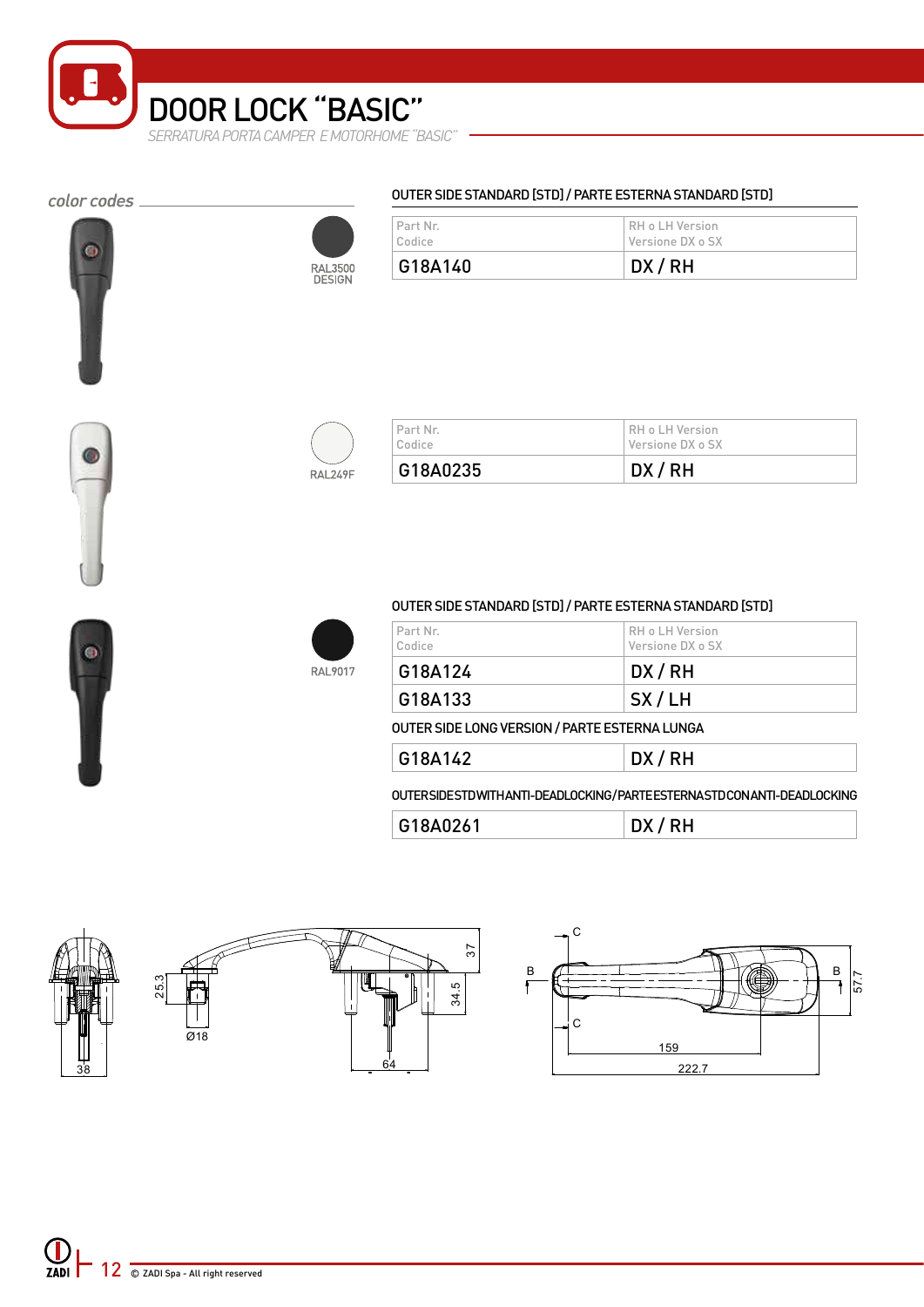### DOOR LOCK "NEW BASIC EDGE

SERRATURA PORTA CAMPER E MOTORHOME "NEW BASIC EDGE"

#### color codes \_





| Part Nr.<br>Codice | Version<br>Versione                                  |
|--------------------|------------------------------------------------------|
| G18A0244           | Parte est. Edge standard / Outer side edge standard  |
| G18A0262           | Parte est. Edge per HSC / Outer side edge for HSC    |
| G18A0263           | Parte est. Edge lunga / Outer side edge long version |

OUTER SIDE HANDLE BASIC EDGE DESIGN / MANIGLIA ESTERNA BASIC EDGE DESIGN

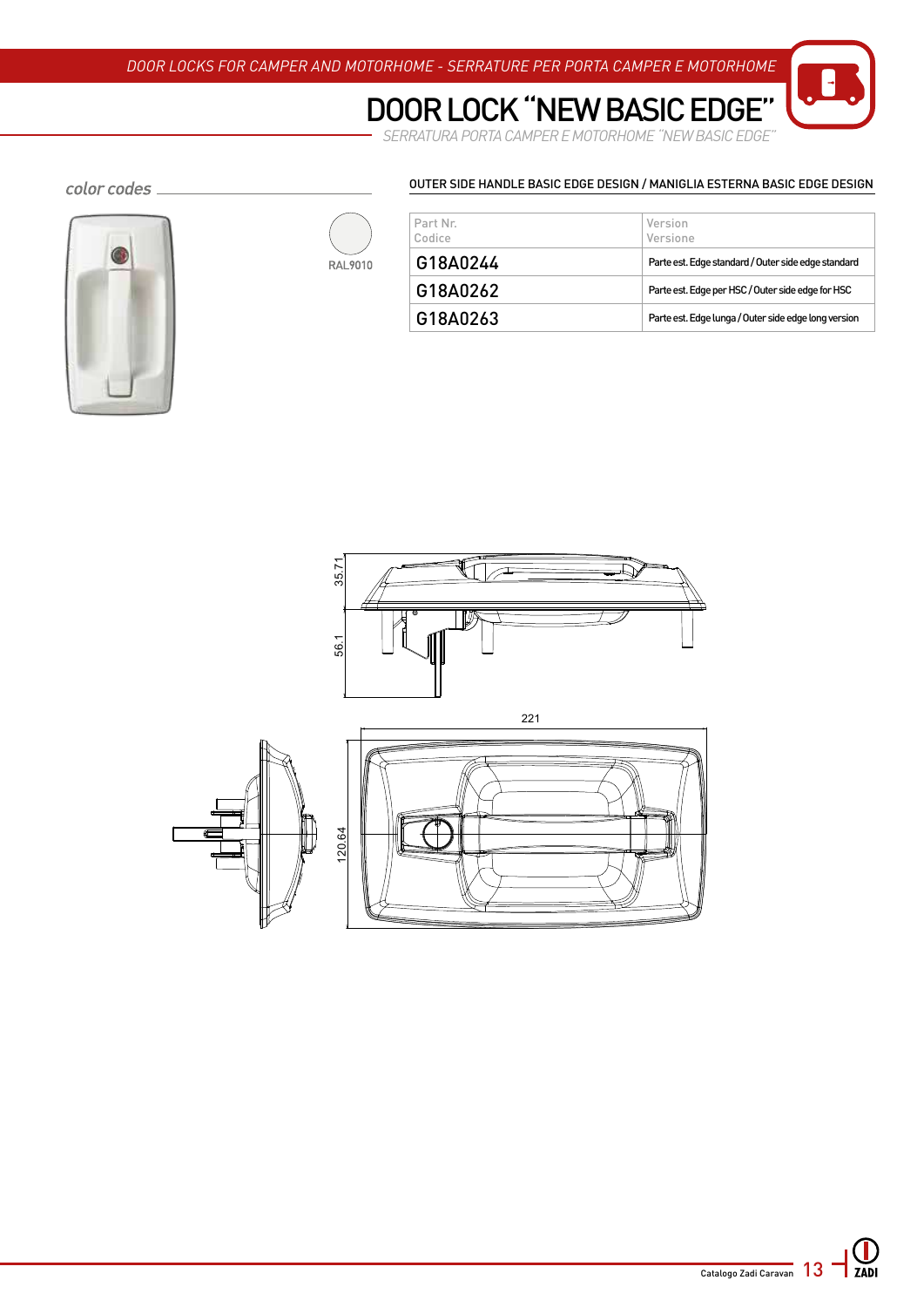

#### color codes \_





#### INNER SIDE STANDARD [STD] / PARTE INTERNA STANDARD [STD]

| Part Nr.<br>Codice | RH o LH Version<br>Versione DX o SX |
|--------------------|-------------------------------------|
| G18A123            | DX/RH                               |
| G18A141            | SX/LH                               |









运

 $\mathbf{C}$ 





| G18A201 | <b>RH</b> |
|---------|-----------|
|         |           |



| ., | .<br>$   -$ |
|----|-------------|
|----|-------------|

|         | G18A130 | DX/RH            |
|---------|---------|------------------|
| RAL9001 | G18A197 | <b>SX</b><br>'LΗ |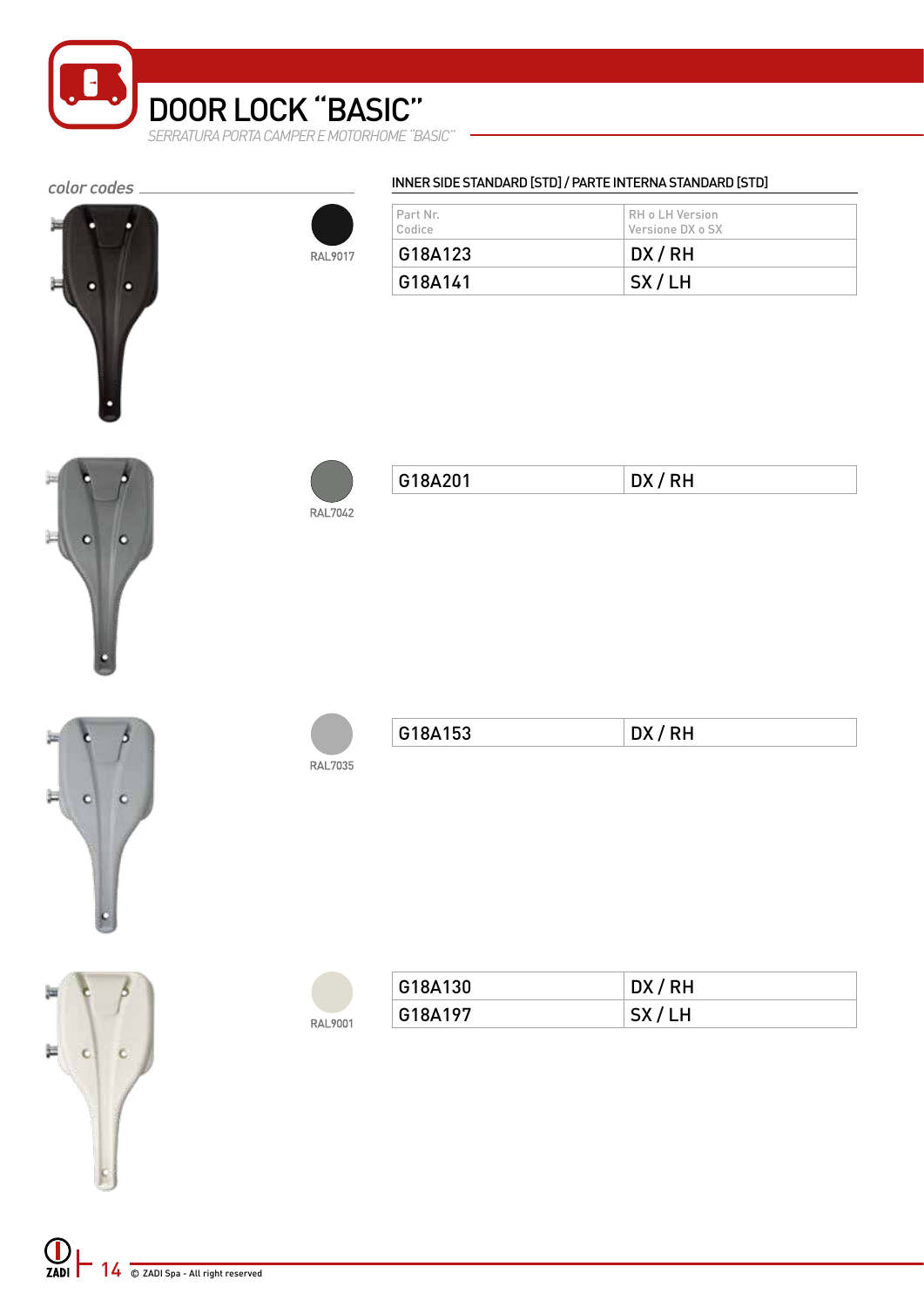

*SERRATURA PORTA CAMPER E MOTORHOME "BASIC"* DOOR LOCK "BASI

#### color codes





| l Part Nr.<br>Codice | I RH o LH Version<br>Versione DX o SX |
|----------------------|---------------------------------------|
| G18A0245             | DX/RH                                 |
|                      |                                       |

INNER SIDE STD H BOLT + 6 MM / PARTE INTERNA STD H SCROCCO +6 MM

color codes



#### INNER SIDE LONG VERSION / PARTE INTERNA LUNGA

| Part Nr.<br>Codice | RH o LH Version<br>Versione DX o SX |
|--------------------|-------------------------------------|
| G18A129            | DX/RH                               |
| G18A132            | SX/LH                               |





**RAL9017** 

| G18A131 | RH<br>$\mathbf{v}$ |
|---------|--------------------|
|         |                    |



| Codice<br>G18A159 | Versione DX o SX<br>DX/RH |
|-------------------|---------------------------|
| Part Nr.          | RH o LH Version           |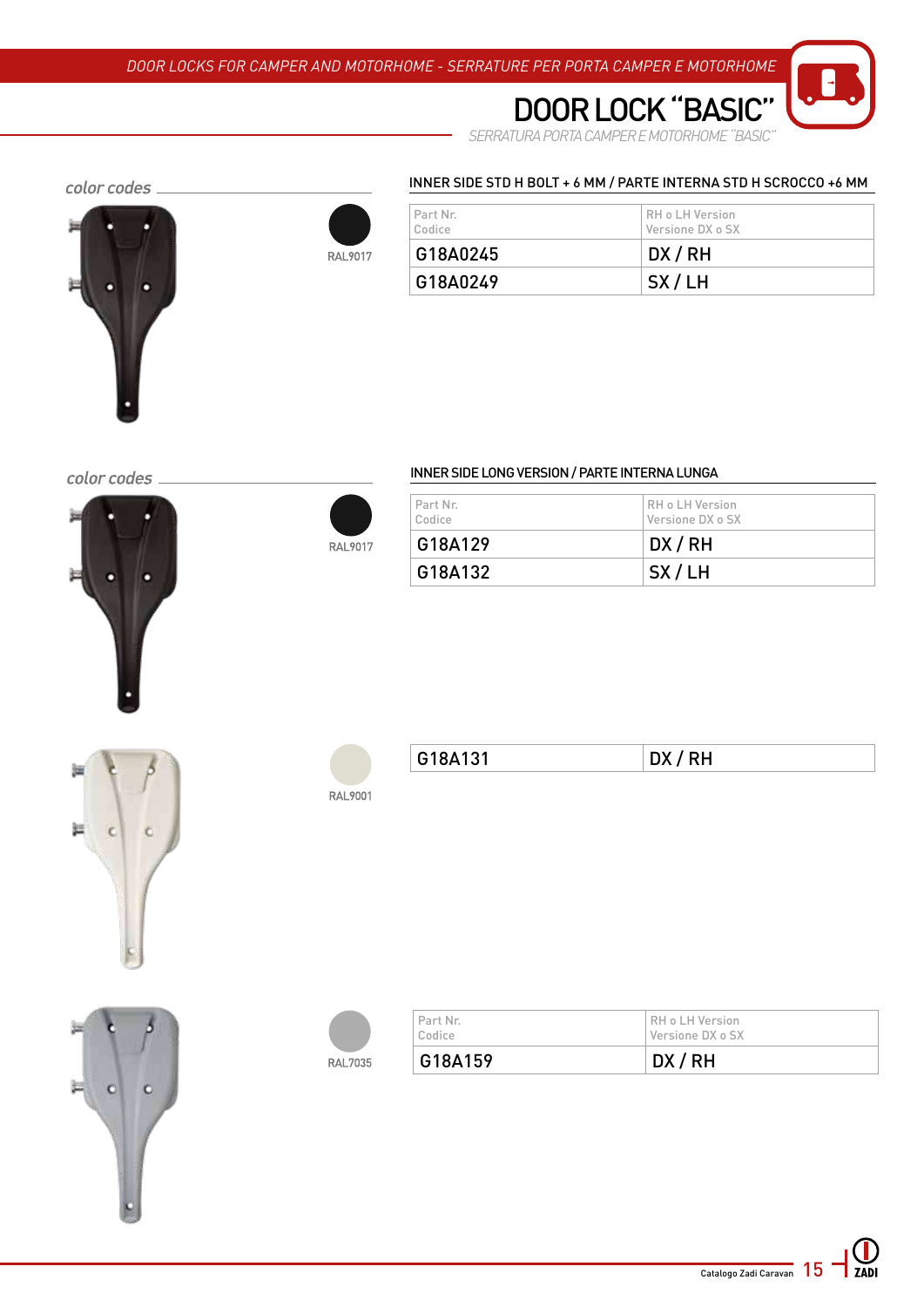

#### color codes \_





#### INNER SIDE EXTRA-LONG VERSION / PARTE INTERNA EXTRA-LUNGA

| Part Nr.<br>Codice | RH o LH Version<br>Versione DX o SX |
|--------------------|-------------------------------------|
| G18A169            | DX/RH                               |
| G18A211            | SX/LH                               |



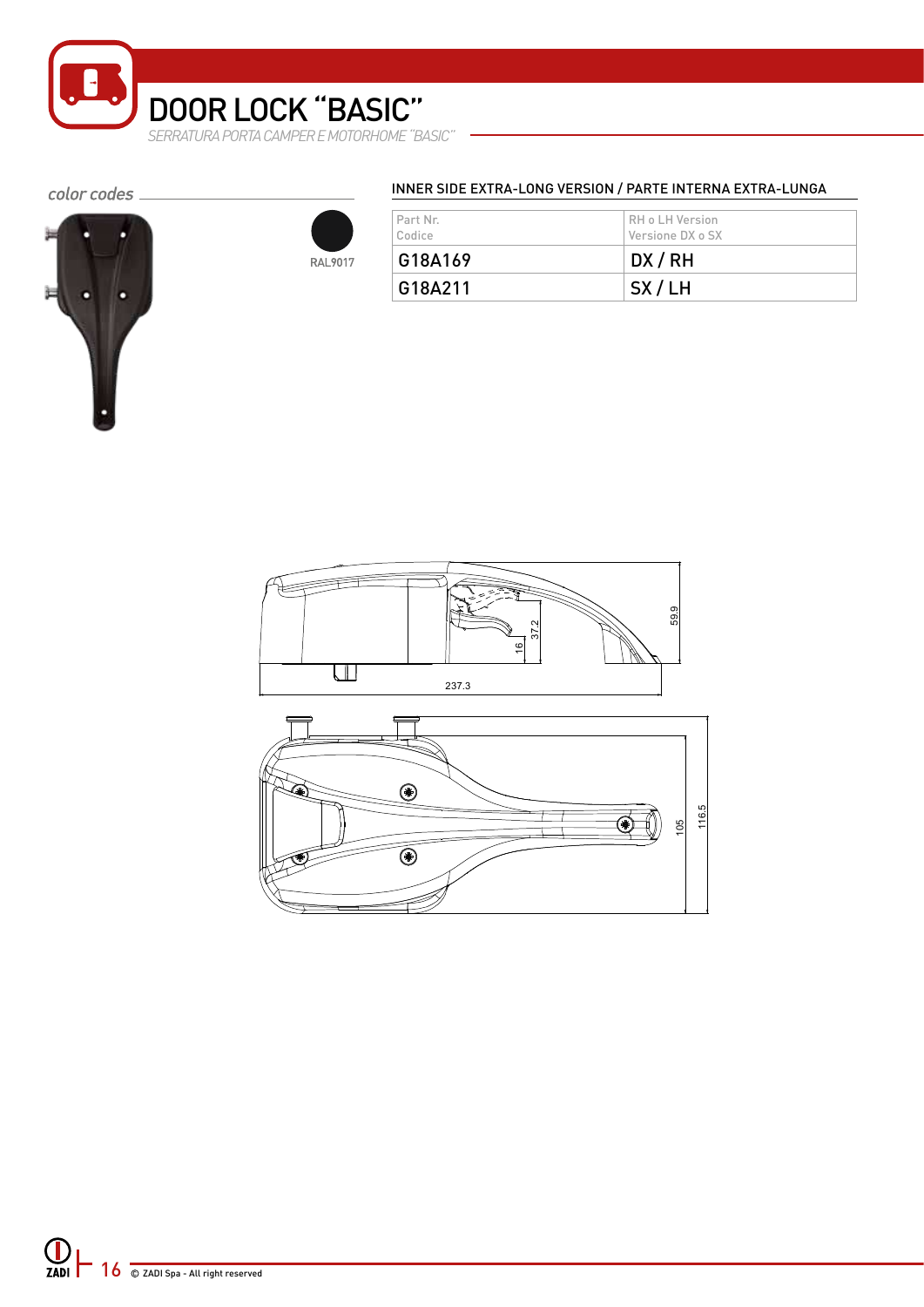

*SERRATURA PORTA CAMPER E MOTORHOME "BASIC"* DOOR LOCK "BA

#### INNER SIDE SPACERS "BASIC" / SPESSORI PER PARTE INTERNA "BASIC"



color codes \_



| <b>PLB746</b> | / mm     | grande / big |
|---------------|----------|--------------|
| Part Nr.      | Spacer   | Size         |
| Codice        | Spessore | Dimensione   |



|  |  |  | arande<br>big<br>anuc<br>ັງ |
|--|--|--|-----------------------------|
|--|--|--|-----------------------------|

**RAL7042** 



#### color codes





#### INNER SIDE SPACERS "BASIC" / SPESSORI PER PARTE INTERNA "BASIC"

| RAL9017 | <b>PLB747</b> | 7 mm     | piccolo / small |  |
|---------|---------------|----------|-----------------|--|
|         | Codice        | Spessore | Dimensione      |  |
|         | Part Nr.      | Spacer   | <b>Size</b>     |  |



|  |  |  | $^{\dagger}$ piccolo / small |
|--|--|--|------------------------------|
|--|--|--|------------------------------|

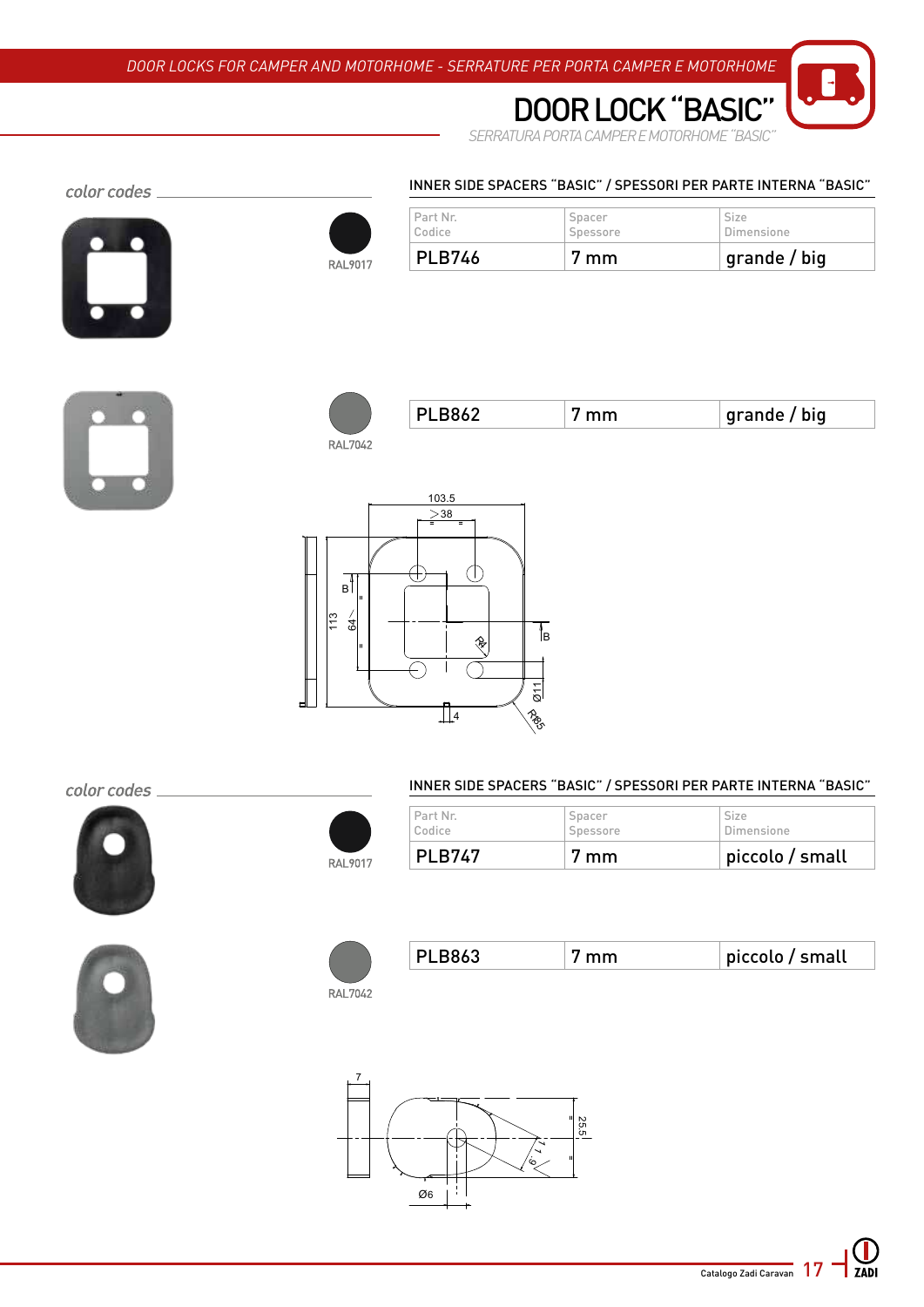*SERRATURA PORTA CAMPER E MOTORHOME "BASIC"* DOOR LOCK "BASIC"

#### color codes







RAL9017

| Part Nr.<br>Codice | RH / LH<br>DX / SX | Typology<br>Tipologia | Lock-plate<br>Riscontro | Door thickness<br>Spessore porta | Spacers<br>Spessori          | Lock-keeper cover<br>Copri-riscontro |
|--------------------|--------------------|-----------------------|-------------------------|----------------------------------|------------------------------|--------------------------------------|
| M18A0528           | DX.                | <b>STD</b>            |                         | 28-34 mm                         |                              |                                      |
| M18A344            | <b>DX</b>          | <b>STD</b>            | 30 mm                   | 28-34 mm                         | $\overline{a}$               | <b>RAL9017</b><br>PLB672             |
| M18A357            | <b>DX</b>          | <b>STD</b>            | 34 <sub>mm</sub>        | 28-34 mm                         | $\overline{\phantom{a}}$     | RAL9017<br><b>PLB672</b>             |
| M18A367            | <b>DX</b>          | <b>STD</b>            | 36 mm                   | 28-34 mm                         | $\qquad \qquad \blacksquare$ | RAL9017<br><b>PLB672</b>             |
| M18A368            | <b>DX</b>          | <b>STD</b>            | 34 mm                   | 21-27 mm                         | PLB746+<br><b>PLB747</b>     | PLB672<br><b>RAL9017</b>             |
| M18A398            | <b>DX</b>          | <b>STD</b>            | 36 mm                   | 28-34 mm                         | $\overline{\phantom{a}}$     | <b>RAL9017</b><br><b>PLB672</b>      |
| M18A457            | <b>DX</b>          | <b>STD</b>            | 36 mm                   | 28-34 mm                         | -                            | RAL9017<br>PLB672                    |
| M18A0572           | <b>DX</b>          | <b>STD</b>            | 41 mm                   | 21-27 mm                         | PLB746+<br><b>PLB747</b>     | RAL9017<br>PLB672                    |
| M18A0566           | <b>DX</b>          | <b>STD</b>            | 34 mm                   | 21-27 mm                         | PLB746+<br><b>PLB747</b>     | <b>RAL9017</b><br>PLB672             |
| M18A0591           | <b>DX</b>          | <b>STD</b>            | $\blacksquare$          | 28-34 mm                         | $\qquad \qquad -$            | -                                    |
| M18A0526           | <b>SX</b>          | <b>STD</b>            |                         | 28-34 mm                         | $\overline{a}$               |                                      |
| M18A430            | <b>SX</b>          | <b>STD</b>            | 36 mm                   | 28-34 mm                         | $\overline{a}$               | <b>RAL9017</b><br>PLB672             |
| M18A432            | <b>SX</b>          | <b>STD</b>            | 36 mm                   | 28-34 mm                         | -                            | <b>RAL9017</b><br>PLB672             |
| M18A460            | <b>SX</b>          | <b>STD</b>            | 36 mm                   | 28-34 mm                         |                              | RAL9017<br><b>PLB672</b>             |
| M18A0584           | <b>SX</b>          | <b>STD</b>            | 36 mm                   | $21 - 27$ mm                     | PLB746+<br><b>PLB747</b>     | <b>RAL9017</b><br>PLB672             |
| M18A0586           | <b>SX</b>          | <b>STD</b>            | 36 mm                   | $21 - 27$ mm                     | PLB746+<br><b>PLB747</b>     | RAL9017<br>PLB672                    |
| M18A0517           | <b>DX</b>          | L                     | 34 mm                   | 27-33 mm                         | PLB746+<br><b>PLB747</b>     | PLB672<br><b>RAL9017</b>             |
| M18A354            | <b>DX</b>          | L                     | 30 mm                   | 34-40 mm                         | $\overline{\phantom{a}}$     | <b>RAL9017</b><br><b>PLB672</b>      |
| M18A363            | <b>DX</b>          | L                     | 36 mm                   | 34-40 mm                         | $\qquad \qquad -$            | RAL9017<br>PLB672                    |
| M18A397            | <b>DX</b>          | L                     | 51,5 mm                 | 27-33 mm                         | PLB746+<br><b>PLB747</b>     | -                                    |
| M18A455            | <b>DX</b>          | L                     | $51,5 \text{ mm}$       | 27-33 mm                         | PLB746+<br><b>PLB747</b>     |                                      |
| M18A481            | <b>DX</b>          | L                     |                         | 27-33 mm                         | PLB746+<br><b>PLB747</b>     |                                      |
| M18A362            | <b>SX</b>          | L                     | 36 mm                   | 34-40 mm                         |                              | <b>RAL9017</b><br><b>PLB672</b>      |
| M18A482            | SX                 | L                     | -                       | 27-33 mm                         | PLB746+<br><b>PLB747</b>     |                                      |
| M18A0567           | SX                 | L                     | 34 mm                   | 27-33 mm                         | PLB746+<br><b>PLB747</b>     | <b>RAL9017</b><br>PLB672             |
| M18A427            | DX                 | XL                    | 36 mm                   | 46-49 mm                         | -                            | <b>RAL9017</b><br>PLB672             |
| M18A471            | DX                 | XL                    | 45 mm                   | 46-49 mm                         | ۰                            | <b>RAL9017</b><br>PLB672             |
| M18A487            | DX                 | XL                    |                         | 46-49 mm                         |                              |                                      |
| M18A486            | SX                 | XL                    |                         | 46-49 mm                         | ۰                            |                                      |

#### COMPLETE LOCK KITS / SERRATURE COMPLETE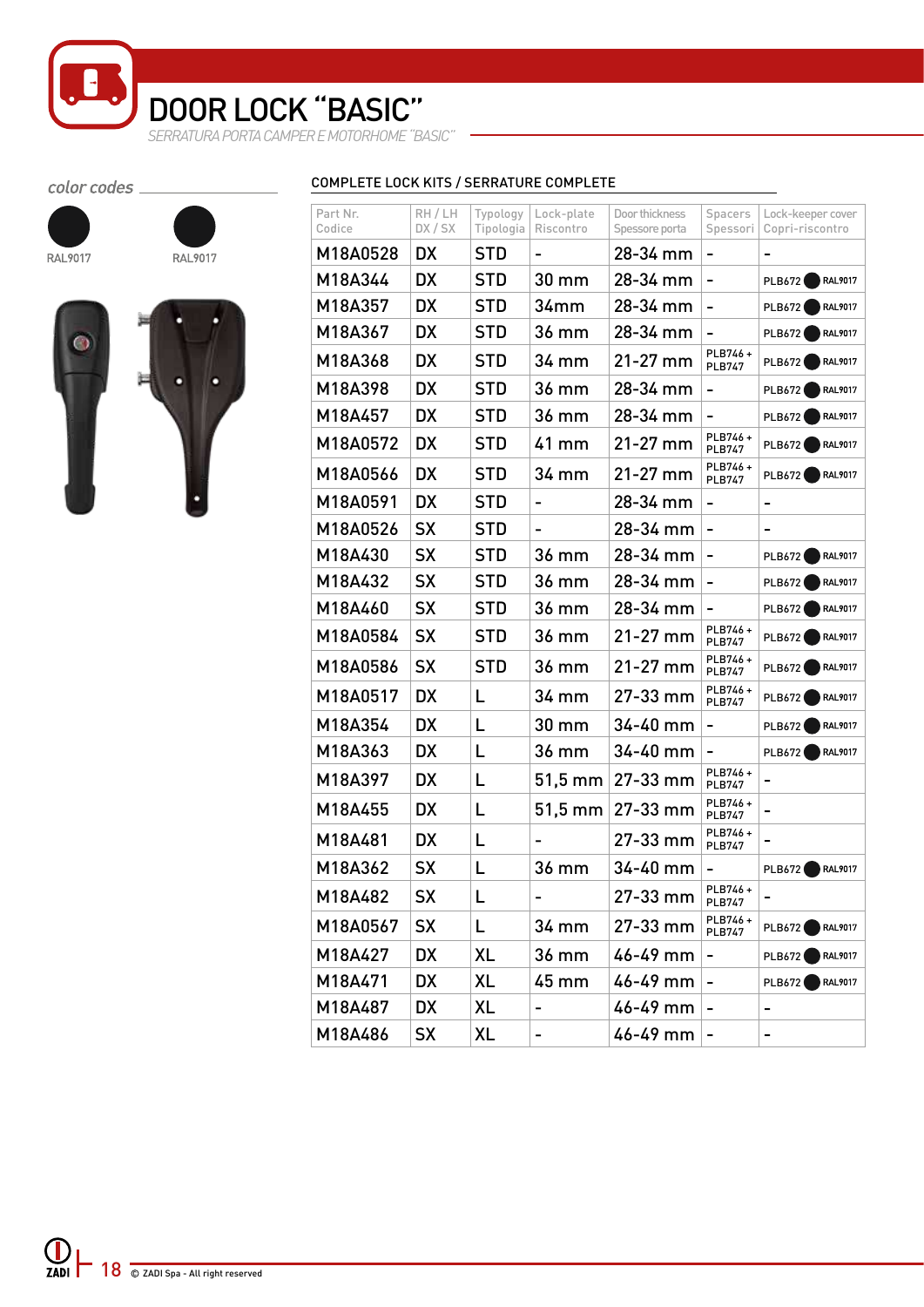

*SERRATURA PORTA CAMPER E MOTORHOME "BASIC"*

DOOR LOCK "BASI

#### color codes \_





#### COMPLETE LOCK KITS / SERRATURE COMPLETE

| Part Nr.<br>Codice | RH/LH<br>DX / SX |                 | Typology   Lock-plate<br>Tipologia Riscontro | Door thickness<br>Spessore porta |                           | Spacers   Lock-keeper cover<br>Spessori   Copri-riscontro |
|--------------------|------------------|-----------------|----------------------------------------------|----------------------------------|---------------------------|-----------------------------------------------------------|
| M18A0560 DX        |                  | <b>STD</b>      | ⊺41 mm                                       | ⊧ 28-34 mm  -                    |                           | PLB672 RAL9017                                            |
| M18A0548 DX        |                  | <b>PERSONAL</b> | 36 mm                                        | $27-33$ mm                       | PLB746+<br><b>PI B747</b> | PLB672 RAL9017                                            |





| Part Nr.<br>Codice |           |            | RH / LH   Typology   Lock-plate<br>DX / SX   Tipologia   Riscontro | Door thickness<br>Spessore porta   | Spacers   Lock-keeper cover<br>Spessori   Copri-riscontro |
|--------------------|-----------|------------|--------------------------------------------------------------------|------------------------------------|-----------------------------------------------------------|
| M18A355            | DX.       | ∣STD.      | ⊦36 mm                                                             | 28-34 mm  -                        | -                                                         |
| M18A463            | <b>SX</b> | <b>STD</b> | 36 mm                                                              | $28 - 34$ mm $-$                   | PLB692<br><b>RAL9001</b>                                  |
| M18A356            | DX.       |            |                                                                    | <sup>∣</sup> 51,5 mm   34-40 mm  − | -                                                         |











| Part Nr.<br>Codice | RH / LH<br>DX / SX | Typology   | Lock-plate<br>Tipologia   Riscontro | Door thickness<br>Spessore porta | Spacers                  | Lock-keeper cover  <br>Spessori   Copri-riscontro |
|--------------------|--------------------|------------|-------------------------------------|----------------------------------|--------------------------|---------------------------------------------------|
| M18A470            | DX                 | <b>STD</b> | 34 mm                               | $21 - 27$ mm                     | PLB862+<br>PLB863        | PL2012<br>RAL7042                                 |
| M18A588            | DX                 | <b>STD</b> | 34 mm                               | $21 - 27$ mm                     | PLB862+<br><b>PLB863</b> | PL2012<br>RAL7042                                 |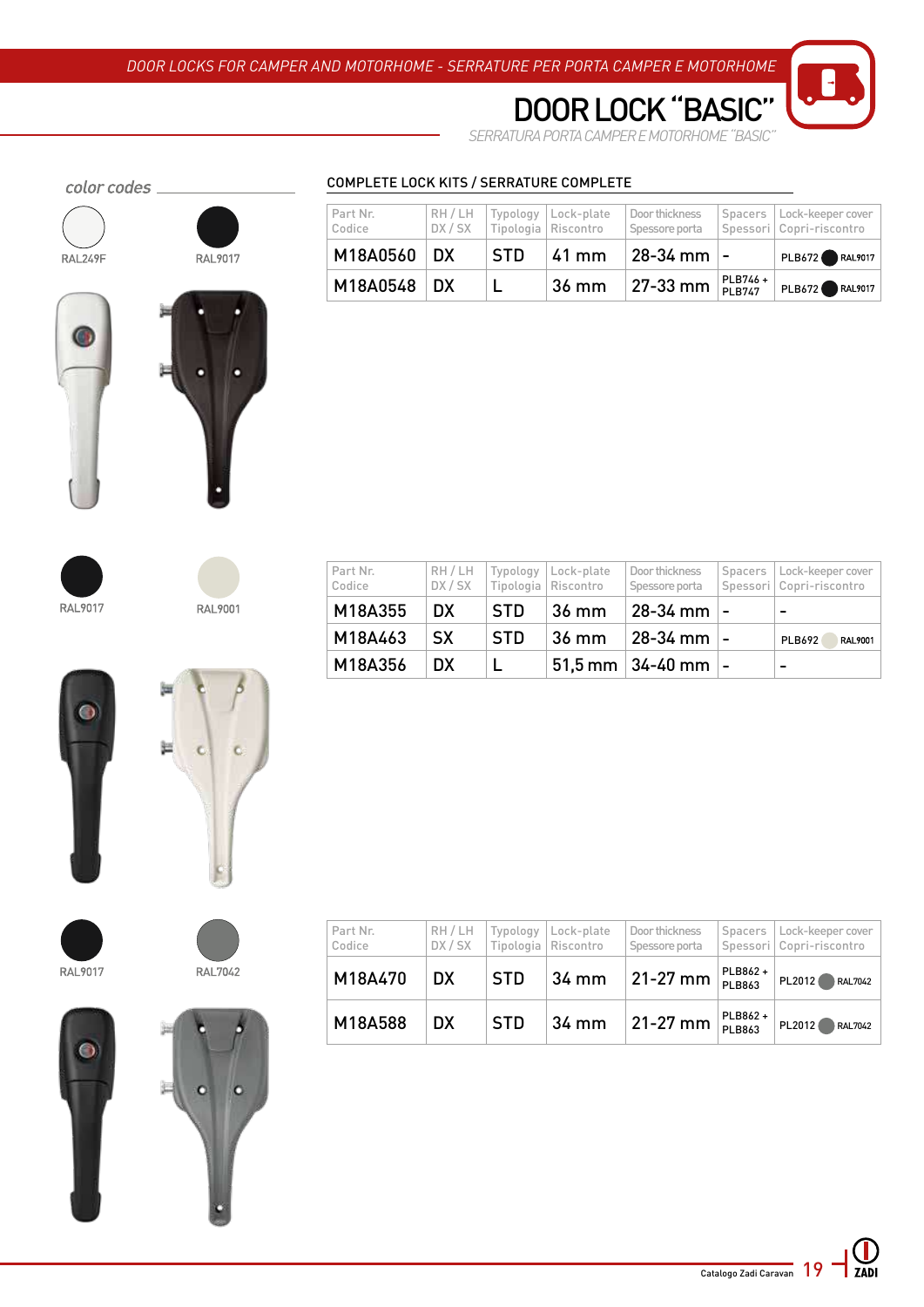

# DOOR LOCK "BASIC"

*SERRATURA PORTA CAMPER / MOTORHOME "BASIC"*

color codes \_

color codes

RAL9010

# RAL3500<br>DESIGN

| <b>RAL7035</b> |
|----------------|
|                |
|                |

| M18A473            | <b>DX</b> | <b>STD</b> |                                                                    | $ 53.5 \text{ mm} $ 28-34 mm $ -$ | $\overline{\phantom{0}}$                                  |
|--------------------|-----------|------------|--------------------------------------------------------------------|-----------------------------------|-----------------------------------------------------------|
| Part Nr.<br>Codice |           |            | RH / LH   Typology   Lock-plate<br>DX / SX   Tipologia   Riscontro | Door thickness<br>Spessore porta  | Spacers   Lock-keeper cover<br>Spessori   Copri-riscontro |



#### COMPLETE LOCK KITS / SERRATURE COMPLETE

COMPLETE LOCK KITS / SERRATURE COMPLETE

|         |        | Part Nr. | RH / LH   | Typology   | Lock-plate           | Door thickness        | Spacers                  | Lock-keeper cover          |
|---------|--------|----------|-----------|------------|----------------------|-----------------------|--------------------------|----------------------------|
|         |        | Codice   | DX/SX     | Tipologia  | Riscontro            | Spessore porta        |                          | Spessori   Copri-riscontro |
| RAL9017 |        | M18A0581 | <b>DX</b> | STD / EDGE | 36 mm                | $33-39$ mm            | $\blacksquare$           | RAL9017<br><b>PLB672</b>   |
| п       |        | M18A0557 | <b>DX</b> | L/EDGE     | $36$ mm $\mid$ 39 mm |                       |                          | RAL9017<br><b>PLB672</b>   |
|         | $\ast$ | M18A0590 | <b>DX</b> | L/EDGE     |                      | $34$ mm $\vert 39$ mm |                          | RAL9017<br><b>PLB672</b>   |
| о       |        | M18A0602 | <b>DX</b> | L/EDGE     |                      | $36$ mm $\vert$ 32 mm | PLB746+<br><b>PLB747</b> | RAL9017<br>PLB672          |
|         |        | M18A0589 | <b>SX</b> | L/EDGE     | 34 mm                | $39-45$ mm            | $\blacksquare$           | RAL9017<br>PLB672          |
|         |        |          |           |            |                      |                       |                          |                            |

*\*with key and barrels / con chiave e rotore*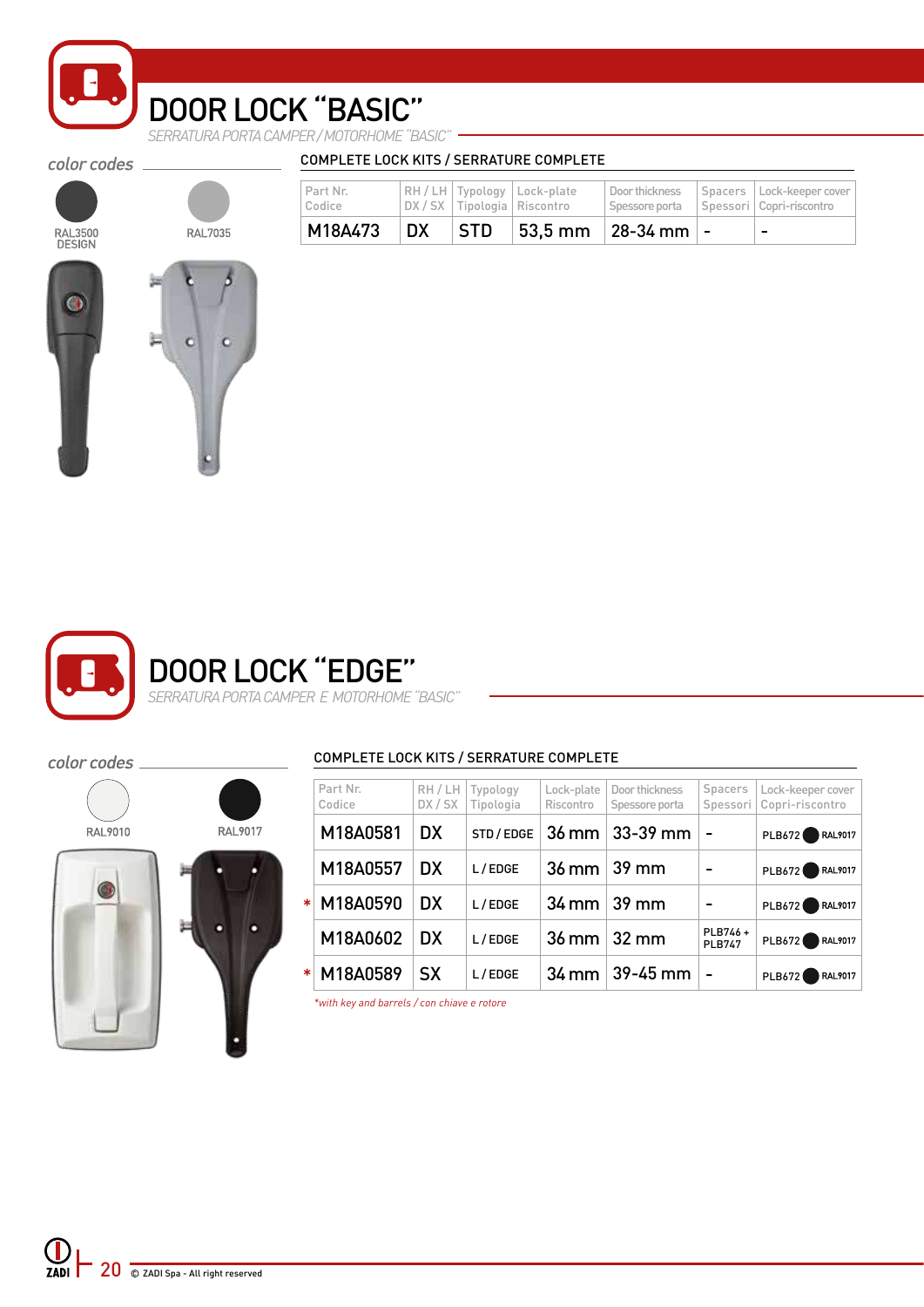DOOR LOCK-KEEPERS *GRUPPI DI RISCONTRO*



| Part Nr. | Height              | RH / LH | Plate "L"     | Perforated plate | Lock-plate    | Screws        | Lock-keeper cover                                   |
|----------|---------------------|---------|---------------|------------------|---------------|---------------|-----------------------------------------------------|
| Codice   | Altezza             | DX/SX   | Piastra "L"   | Piastra forata   | Riscontro     | Viti          | Copri-riscontro                                     |
| M18A439  | 54 mm               | DX/RH   | <b>TRA082</b> | <b>TRA083</b>    | AFA223        | ÷,            |                                                     |
| M18A468  | $53,5 \, \text{mm}$ | DX/RH   | <b>TRA064</b> | <b>TRA116</b>    | <b>AFA199</b> | <b>AFA018</b> | -                                                   |
| M18A388  | $53,5 \, \text{mm}$ | DX/RH   | <b>TRA064</b> | <b>TRA116</b>    | <b>AFA215</b> | <b>AFA018</b> | -                                                   |
| M18A360  | $51,5$ mm           | DX/RH   | <b>TRA064</b> | <b>TRA116</b>    | <b>AFA206</b> | <b>AFA018</b> | $\overline{\phantom{a}}$                            |
| M18A399  | $51,5$ mm           | DX/RH   | <b>TRA064</b> | <b>TRA078</b>    | <b>AFA217</b> | <b>AFA018</b> | $\qquad \qquad \blacksquare$                        |
| M18A454  | $51,5$ mm           | DX/RH   | <b>TRA064</b> | <b>TRA112</b>    | <b>AFA217</b> | <b>AFA018</b> | $\qquad \qquad \blacksquare$                        |
| M18A395  | $50,5$ mm           | DX/RH   | <b>TRA064</b> | <b>TRA116</b>    | <b>AFA216</b> | <b>AFA018</b> | $\qquad \qquad -$                                   |
| M18A479  | 45 mm               | DX/RH   | <b>TRA119</b> | <b>TRA117</b>    | <b>AFA197</b> | <b>AFA018</b> | PLB674<br><b>RAL9017</b>                            |
| M18A0510 | 41 mm               | DX/RH   | <b>TRA064</b> | <b>TRA116</b>    | <b>AFA196</b> | AFA0740       | N <sub>0</sub>                                      |
| M18A0529 | 41 mm               | DX/RH   | <b>TRA064</b> | <b>TRA079</b>    | <b>AFA196</b> | <b>AFA018</b> | <b>RAL9017</b><br><b>PLB672</b>                     |
| M18A424  | 41 mm               | DX/RH   | <b>TRA064</b> | <b>TRA116</b>    | <b>AFA196</b> | <b>AFA018</b> | $\qquad \qquad -$                                   |
| M18A425  | 41 mm               | DX/RH   | <b>TRA064</b> | <b>TRA116</b>    | <b>AFA196</b> | <b>AFA018</b> | -                                                   |
| M18A428  | 41 mm               | DX/RH   | <b>TRA064</b> | <b>TRA116</b>    | <b>AFA196</b> | <b>AFA018</b> | $\overline{\phantom{0}}$                            |
| M18A0573 | 41 mm               | DX/RH   | <b>TRA064</b> | <b>TRA116</b>    | <b>AFA196</b> | <b>AFA018</b> | <b>RAL9017</b><br>PLB672                            |
| M18A423  | 41 mm               | DX/RH   | <b>TRA064</b> | <b>TRA063</b>    | <b>AFA196</b> | <b>AFA018</b> | $\qquad \qquad \blacksquare$                        |
| M18A0527 | $36$ mm             | DX/RH   | <b>TRA064</b> | <b>TRA109</b>    | <b>AFA195</b> | <b>AFA018</b> | $\bigcap$ RAL90 $\bigtriangledown$<br><b>PLB672</b> |
| M18A0549 | 36 mm               | DX/RH   | <b>TRA064</b> | TR0657           | <b>AFA195</b> | <b>AFA018</b> | PLB672<br>RAL9017                                   |
| M18A358  | $36$ mm             | DX/RH   | <b>TRA064</b> | <b>TRA116</b>    | <b>AFA195</b> | <b>AFA018</b> |                                                     |
| M18A364  | 36 mm               | DX/RH   | <b>TRA064</b> | <b>TRA116</b>    | <b>AFA195</b> | <b>AFA018</b> | RAL9017<br>PLB672                                   |
| M18A420  | 36 mm               | DX/RH   | <b>TRA064</b> | <b>TRA079</b>    | <b>AFA195</b> | <b>AFA018</b> | RAL9017<br>PLB672                                   |
| M18A456  | $36$ mm             | DX/RH   | <b>TRA064</b> | <b>TRA113</b>    | <b>AFA195</b> | <b>AFA018</b> | PLB672 RAL9017                                      |
| M18A0603 | 36 mm               | DX/RH   | <b>TRA064</b> | <b>TRA109</b>    | <b>AFA195</b> | <b>AFA018</b> | <b>RAL9001</b><br><b>PLB692</b>                     |
| M18A0575 | 36 mm               | DX/RH   | <b>TRA064</b> | <b>TRA109</b>    | <b>AFA195</b> | AFA018        | RAL9017<br>PLB672                                   |
| M18A0507 | 35 mm               | DX/RH   | <b>TRA623</b> | TR0624           | AF0723        | <b>AFA018</b> |                                                     |
| M18A0522 | 34 mm               | DX/RH   | <b>TRA119</b> | <b>TRA109</b>    | <b>AFA194</b> | <b>AFA018</b> | PLB672 RAL9017                                      |
| M18A359  | 34 mm               | DX/RH   | <b>TRA064</b> | <b>TRA116</b>    | <b>AFA194</b> | AFA018        | RAL9017<br>PLB672                                   |
| M18A447  | 34 mm               | DX/RH   | <b>TRA064</b> | <b>TRA109</b>    | <b>AFA194</b> | <b>AFA018</b> | RAL9017<br>PLB672                                   |
| M18A0610 | 34 mm               | DX/RH   | <b>TRA064</b> | <b>TRA109</b>    | AF0897        | <b>AFA018</b> | RAL9017<br>PLB672                                   |
| M18A469  | 34 mm               | DX/RH   | <b>TRA064</b> | <b>TRA109</b>    | <b>AFA194</b> | AFA018        | RAL7042<br>PLB2012                                  |
| M18A345  | $30 \,\mathrm{mm}$  | DX/RH   | <b>TRA064</b> | <b>TRA116</b>    | <b>AFA193</b> | <b>AFA018</b> | RAL9017<br>PLB672                                   |
| M18A0511 | 41 mm               | SX/LH   | <b>TRA064</b> | <b>TRA116</b>    | <b>AFA200</b> | AF0740        |                                                     |
| M18A0543 | 41 mm               | SX/LH   | <b>TRA064</b> | <b>TRA079</b>    | <b>AFA200</b> | AFA018        | $\bigcap$ RAL9017<br>PLB672                         |
| M18A446  | 41 mm               | SX/LH   | <b>TRA064</b> | <b>TRA116</b>    | <b>AFA200</b> | <b>AFA018</b> | -                                                   |

Catalogo Zadi Caravan 21

ZADI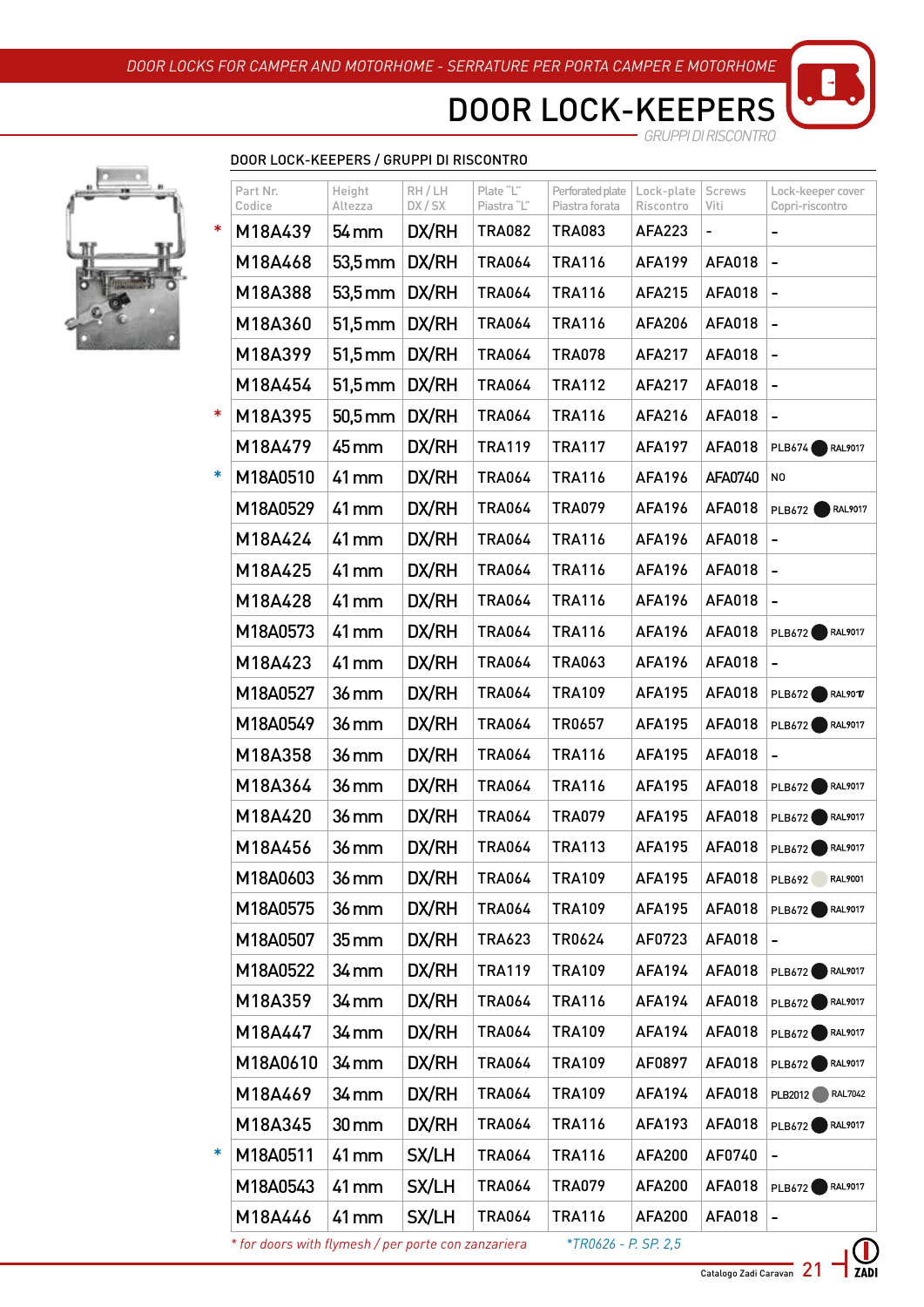*GRUPPI DI RISCONTRO*



#### DOOR LOCK-KEEPERS / GRUPPI DI RISCONTRO

| Part Nr.<br>Codice | Height<br>Altezza  | RH/LH<br>DX / SX | Plate "L"<br>Piastra "L" | Perforated plate<br>Piastra forata | Lock-plate<br>Riscontro | <b>Screws</b><br>Viti | Lock-keeper cover<br>Copri-riscontro |
|--------------------|--------------------|------------------|--------------------------|------------------------------------|-------------------------|-----------------------|--------------------------------------|
| M18A0525           | $36$ mm            | SX/LH            | <b>TRA064</b>            | <b>TRA109</b>                      | <b>AFA207</b>           | <b>AFA018</b>         | PLB672<br>RAL9017                    |
| M18A365            | $36$ mm            | SX/LH            | <b>TRA064</b>            | <b>TRA116</b>                      | <b>AFA207</b>           | <b>AFA018</b>         | RAL9017<br>PLB672                    |
| M18A429            | $36$ mm            | SX/LH            | <b>TRA064</b>            | <b>TRA079</b>                      | <b>AFA207</b>           | <b>AFA018</b>         | RAL9017<br>PLB672                    |
| M18A459            | $36$ mm            | SX/LH            | <b>TRA064</b>            | <b>TRA113</b>                      | <b>AFA207</b>           | AFA018                | <b>RAL9017</b><br><b>PLB672</b>      |
| M18A467            | $36$ mm            | SX/LH            | <b>TRA064</b>            | <b>TRA079</b>                      | <b>AFA207</b>           | <b>AFA018</b>         | PLB692<br>RAL9001                    |
| M18A0532           | $35 \,\mathrm{mm}$ | SX/LH            | TR0623                   | TR0624                             | AF0778                  | AFA018                |                                      |
| M18A0568           | $34$ mm            | SX/LH            | <b>TRA064</b>            | <b>TRA116</b>                      | AF0897                  | <b>AFA018</b>         | <b>RAL9017</b><br><b>PLB672</b>      |